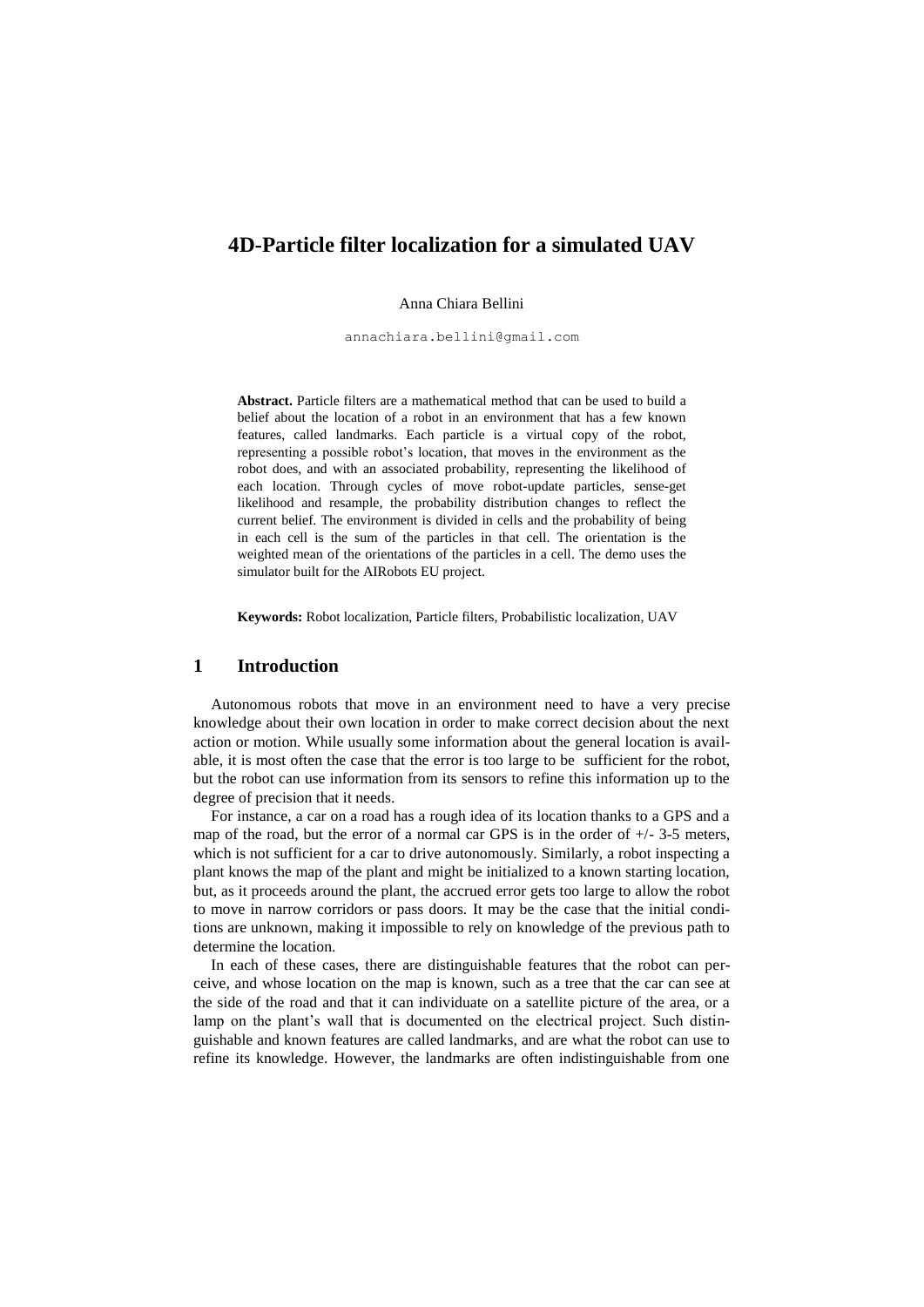another, i.e. there can be several trees by the road, and probably all of the lamps in a plant are identical. Similarly, the information of the map could be incomplete, like a lamp could be off, or a tree might have been planted after the satellite picture was taken. Particle filters allow robots to localize themselves in these difficult situations.

The work described in this paper was done as an academic project within the AI Fundamentals course held by Prof. Paola Mello at the Faculty of Engineering in Bologna, using also material from an online course held by Prof. Sebastian Thrun at the Udacity website [4]. Techniques learnt in the two courses were applied in the simulation environment built for the AIRobots EU project [3], where the author has developed the 3D simulation part.

## **2 Particle filters**

When information is so partial and uncertain and the environment grows in size and complexity, deterministic or analytical methods for localization are bound to fail, because the number of possible cases to be considered becomes too large just after a few percept-action cycles. Particle filters [1][2][5] represent the current belief of the robot as a discrete probability distribution over the entire environment, or at least over the portion of the environment that is being considered, such as the area individuated by GPS. In the middle of each percept-action cycle, after the perception and before deciding on the action, an update-resample step is taken and a new belief is built based only on the current belief state, the percept from the sensors (i.e. landmark sensing) and the previous action, so the computational needs don't grow over time.

#### **2.1 Multimodal belief**

In an environment, there could be two locations A and B that are very similar with respect to the landmarks, and the best assumption that the robot can make is that it is either close to location A or to location B. This is true especially at the beginning of localization, when the robot has very little knowledge, so the probability distribution that represents the belief must be multimodal, i.e. have multiple possible peaks. Over the subsequent update-resample cycles this belief could become unimodal, but even when the best assumption is to be in one of a few locations, this information could be sufficient for the robot to take correct actions.

#### **2.2 Particles**

The way that this belief is represented is by making a large number of hypotheses about the possible location of the robot, and each of these hypotheses is called a particle. A particle acts as a virtual copy of the robot, and perceives and moves just as the robot does, but it does so on the map of the environment, not in the real one. The more the particles' perceptions agree with the robot's ones, the higher the probability that the particle is close to the robot's location. After each update step, some particles survive or die according to their relative probability, but the total number of particles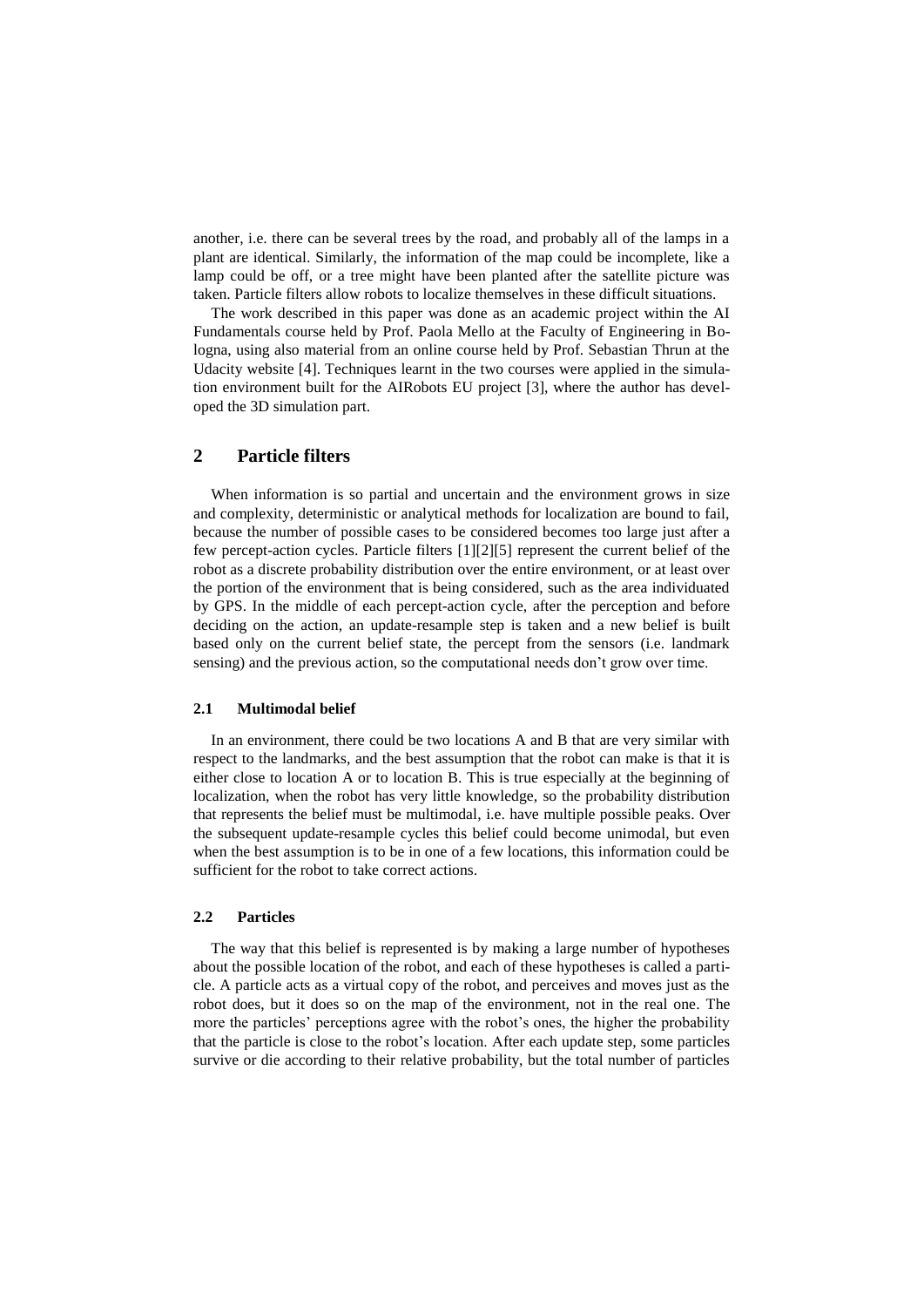considered is fixed. The belief of the robot is given by the density of the particles: the more particles are in a specific area of the map, the higher the probability that the robot is in that area. Motion and perception on the map are computationally very easy, involving just simple arithmetical operations like addition, multiplication and roots, allowing the use of very large number of particles and precise localization.

Figure 1 shows a sample 2D world where a robot localizes itself according to a colour sensor, where both motion and sensing are affected by a Gaussian error. The colour of the border is related to the number of particles in the cell.



**Figure 1 A sample 2D World, border darkness shows belief after some sense-update steps**

### **2.3 The algorithm [4]**

#### **Initial distribution.**

When the particle filter is initialized, whatever knowledge is available can be used to distribute the particles in the environment. In the most general case, particles are distributed at random over the entire environment.

```
N = <number of particles>
particles = []
```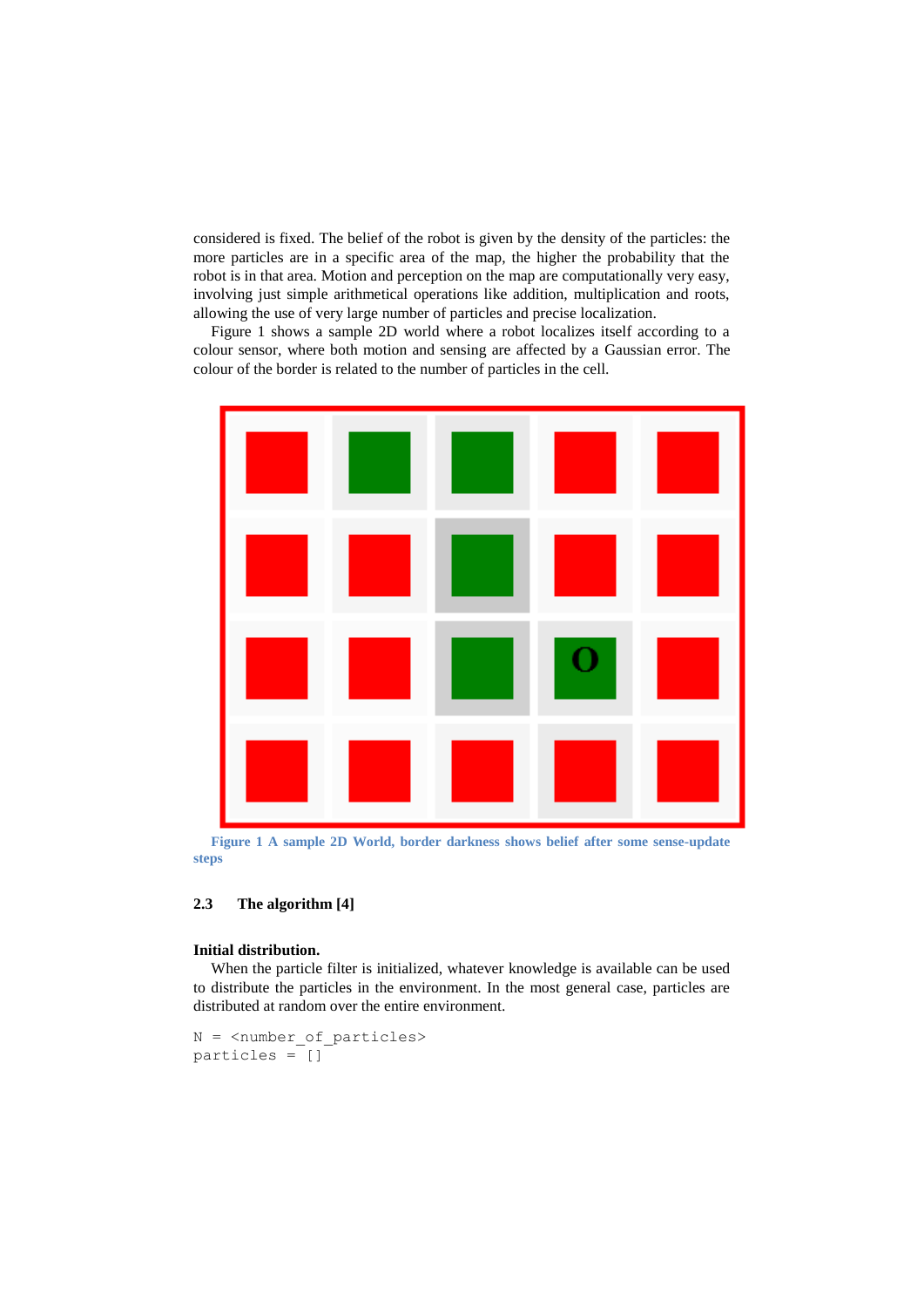```
for i in range(N): 
 particles.append(createRandomParticle())
```
#### **The update step.**

Updating a particle means moving it according to the robot's motion:

```
m = <robot motion>
for i in range(N):
     particles[i].move(m)
```
and calculating its likelihood according to the current robot's measurements:

```
p = <robot percepts>
w = [] # likelihood of each particle
for i in range(N):
     w[i].append(particles[i].getLikelihood(p))
```
#### **Resampling.**

This is the crucial step of the particle filters, where a whole new set of particles is built:

```
new particles = []
for i in range(N):
   sampled part = pick particle with prob (particles, w)
   new particles.append(sampled_part.copy())
particles = new_particles
```
#### **Determining the most likely location.**

The belief of the robot about it's own location is given by the number of particles in each world cell:

```
world cells = <sub>portions</sub> of the environment></sub>
for cell in world_cells:
    cell.probability = count_particles(particles, cell)
```
#### **Taking errors into account.**

The key feature that makes the particle filter work is uncertainty: the real robot has many uncertainties, due to motion, sensors' error, noise, external influences. The sensor's error is used in computing the particle.getLikelihood(measurement) function, and allows for giving some likelihood even to particles whose virtual measurements differ from the robot's own measurement. For instance, if the robot senses a landmark at 1 meter, it could be at 0.95, or 1.05, and particles in that range should be considered quite likely. But it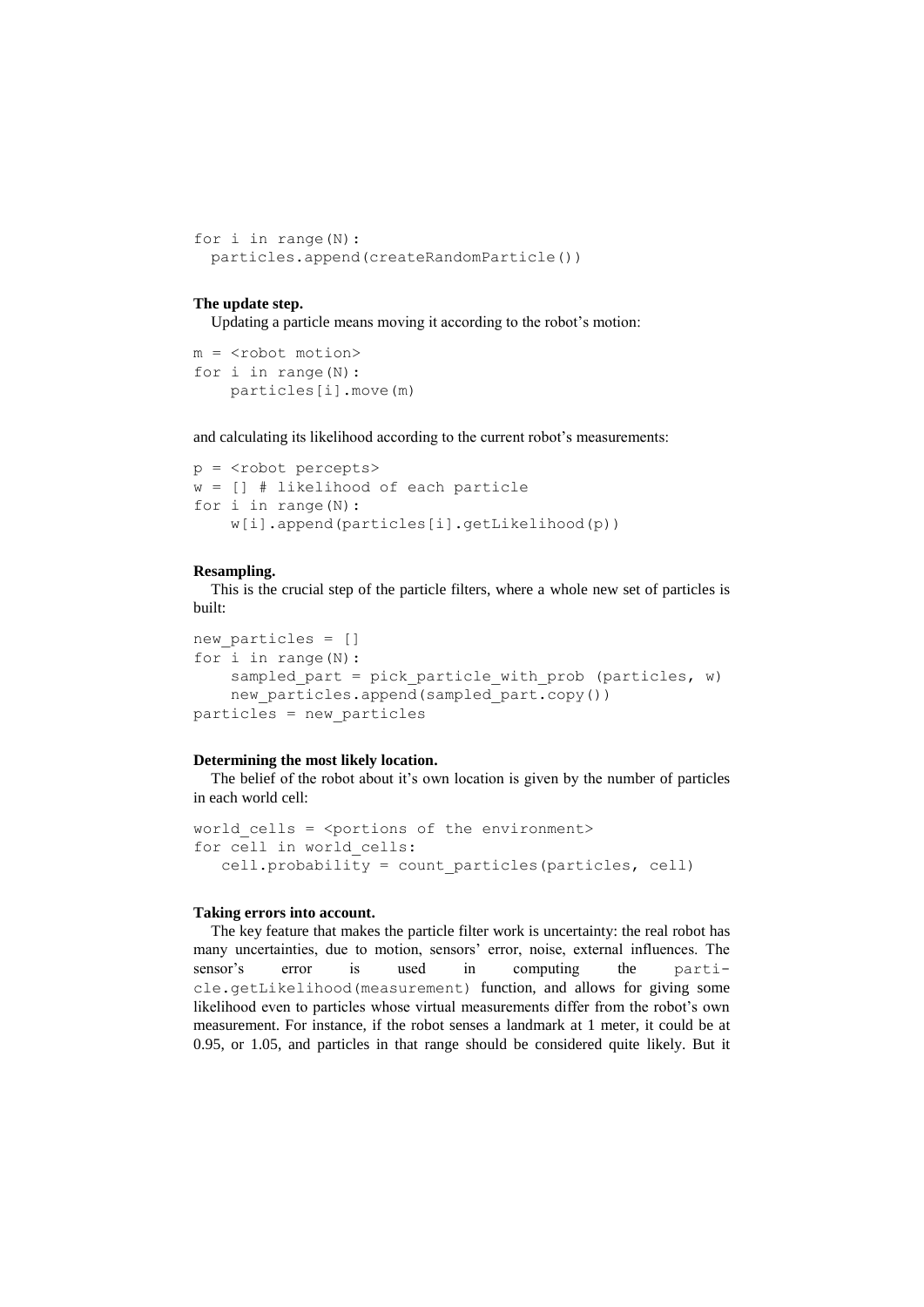could also be that the sensor is having a momentarily failure, so even particles at 2 meters from the landmark should be given some residual probability.

Error in the particle's motion update step not only reflect the uncertainty in the real robot's motion, but also help spread the particles over a local area: in the resampling step, many copies of a single original particle can be made, and they will all be at the orginal particle's location. But when they move with a Gaussian error, they will spread over a local area, creating new possible locations.

## **3 The case study: AIRobots**

The demonstration is based on the simulator that was built for the AIRobots project [3]. This case study was chosen because the author is the development team of the simulator, and wanted to explore an alternative method of localizing the robot. The robot is an UAV, an autonomous flying robot built to inspect plants. When the robot is inside the plant, maybe inspecting a boiler or a chimney, it is out of sight and needs precise localization to accomplish its task. The map of the environment is known, and landmarks information can be perceived using artificial vision, distance sensors, lasers or other. The robot's location and orientation is actually made of six coordinates: x, y, z, yaw, pitch and roll, but pitch and roll can easily be read from the onboard sensors. Also, the robot stays horizontal, deviating from this pose only slightly and only for moving, therefore there are only four coordinates to be determined by localization.



**Figure 2 A dim simulation environment where the robot has little information**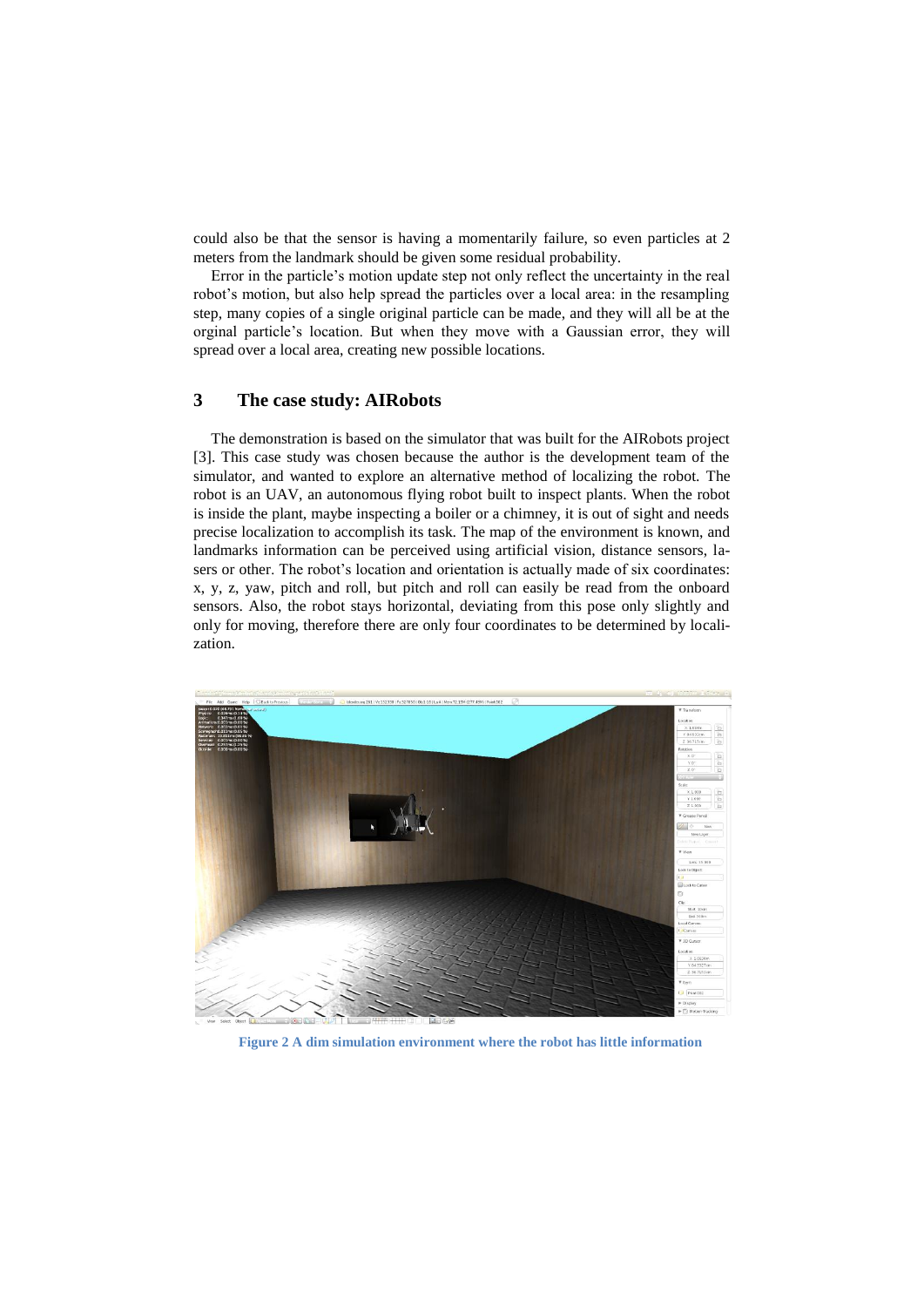For this demonstration, the robot moves in a multiple-room environment, where the rooms have different sizes. The initial location of the robot is random, i.e. the robot doesn't have any clue to its relative position. Using a single low-res camera, the robot is able to individuate bright points, corresponding to lamps placed in the environment. Figure 3 shows a sample onboard view where bright dots are the lamps.



**Figure 3 Bright indicate the landmarks that can be seen from the onboard camera.**

The demonstration shows how the robot moves in the "real" 3D environment and how its belief evolves as it moves, showing that from very simple information, like the points of the lamps in the camera image, the robot can infer all of the four coordinates.

### **4 Conclusions**

Particle filters are a probabilistic method that can be used to localize a robot in a known environment, when very precise localization is necessary. The method is very easy to implement, with limited memory and computation demands, and works even when the information is scarce, like simple bright points on a camera image to infer four spatial coordinates.

### **5 References**

1. S. Thrun; W. Burgard; D. Fox;, "Probabilistic robotic". MIT press 2006. Chapter 4.